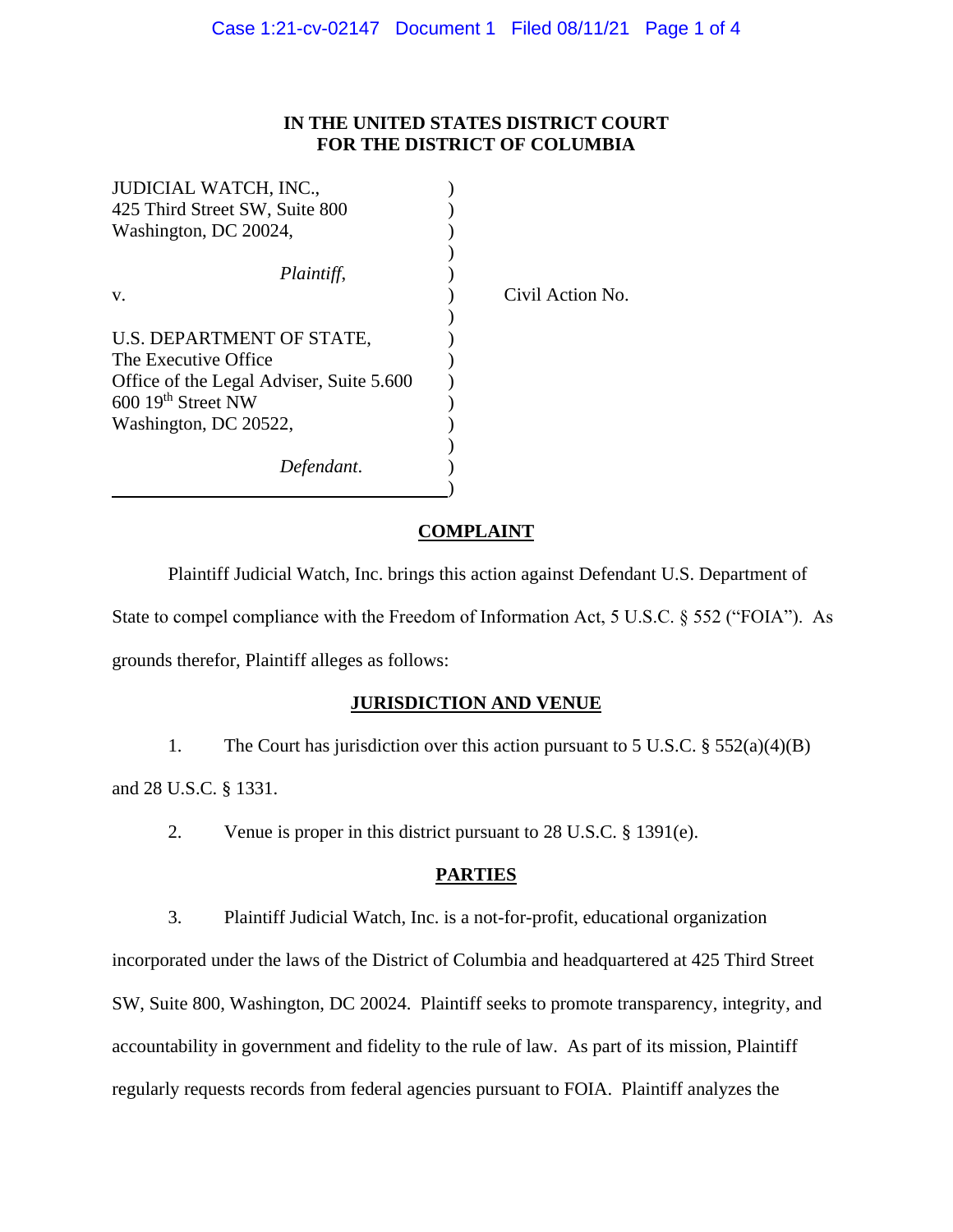# Case 1:21-cv-02147 Document 1 Filed 08/11/21 Page 2 of 4

agencies' responses and disseminates both its findings and the requested records to the American

public to inform them about "what their government is up to."

4. Defendant U.S. Department of State ("State Department") is an agency of the

U.S. Government headquartered at 2201 C Street, N.W., Washington, DC 20520. The State

Department has possession, custody, and control of records to which Plaintiff seeks access.

# **STATEMENT OF FACTS**

5. On May 28, 2021, Plaintiff sent a FOIA request to the State Department, via the

State Department's online electronic FOIA submission system, seeking access to the following:

Any and all records regarding, concerning, or related to the investigation into the origins of the SARS-CoV-2 virus and/or COVID-19 by the Bureau of Arms Control and Verification. This request includes, but is not limited to, the following:

Any and all reports, analyses, summaries, or similar records created pursuant to the investigation.

Any and all records regarding, concerning, or related to the actual or proposed termination of the investigation.

Any and all related records of communication between any official, employee, or representative of the Department of State. This includes, but is not limited to, any such communication with any official, employee, or representative of the World Health Organization, the government of China, and any branch, agency, department, or office of the Federal government.

6. Plaintiff identified the time frame of the request as January 1, 2020 to the present.

7. By email later that day, May 28th, the State Department acknowledged receipt of

the request.

8. As of the date of this Complaint, the State Department has failed to: (i) determine whether to comply with the request; (ii) notify Plaintiff of any such determination or the reasons therefor; (iii) advise Plaintiff of the right to appeal any adverse determination; or (iv) produce the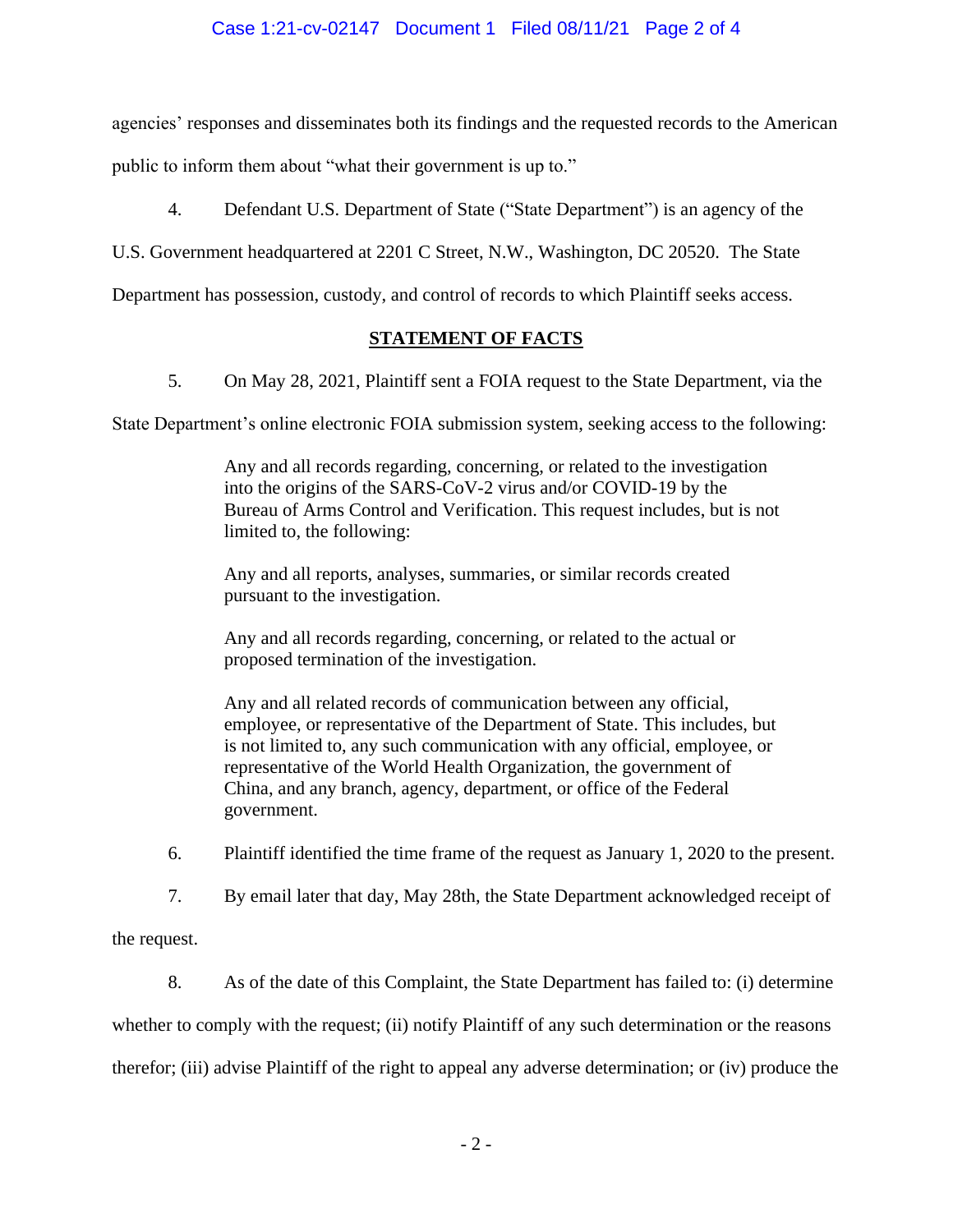requested records or otherwise demonstrate that the requested records are exempt from production.

# **COUNT I**

### **(Violation of FOIA, 5 U.S.C. § 552)**

9. Plaintiff realleges paragraphs 1 through 8 as if fully stated herein.

10. Defendant is in violation of FOIA.

11. Plaintiff is being irreparably harmed by reason of Defendant's violation of FOIA, and Plaintiff will continue to be irreparably harmed unless Defendant is compelled to comply with the law.

12. Plaintiff has no adequate remedy at law.

13. To trigger FOIA's administrative exhaustion requirement, Defendant State Department was required to make a final determination on Plaintiff's request by June 29, 2021 at the latest. Because Defendant failed to make a final determination on Plaintiff's request within the time limits set by FOIA, Plaintiff is deemed to have exhausted its administrative appeal remedies.

WHEREFORE, Plaintiff respectfully requests that the Court: (1) order Defendant to conduct searches for any and all records responsive to Plaintiff's FOIA request and demonstrate that it employed search methods reasonably likely to lead to the discovery of records responsive to Plaintiff's FOIA request; (2) order Defendant to produce, by a date certain, any and all nonexempt records responsive to Plaintiff's FOIA request and a *Vaughn* index of any responsive records withheld under claim of exemption; (3) enjoin Defendant from continuing to withhold any and all non-exempt records responsive to Plaintiff's FOIA request; (4) grant Plaintiff an award of attorneys' fees and other litigation costs reasonably incurred in this action pursuant to